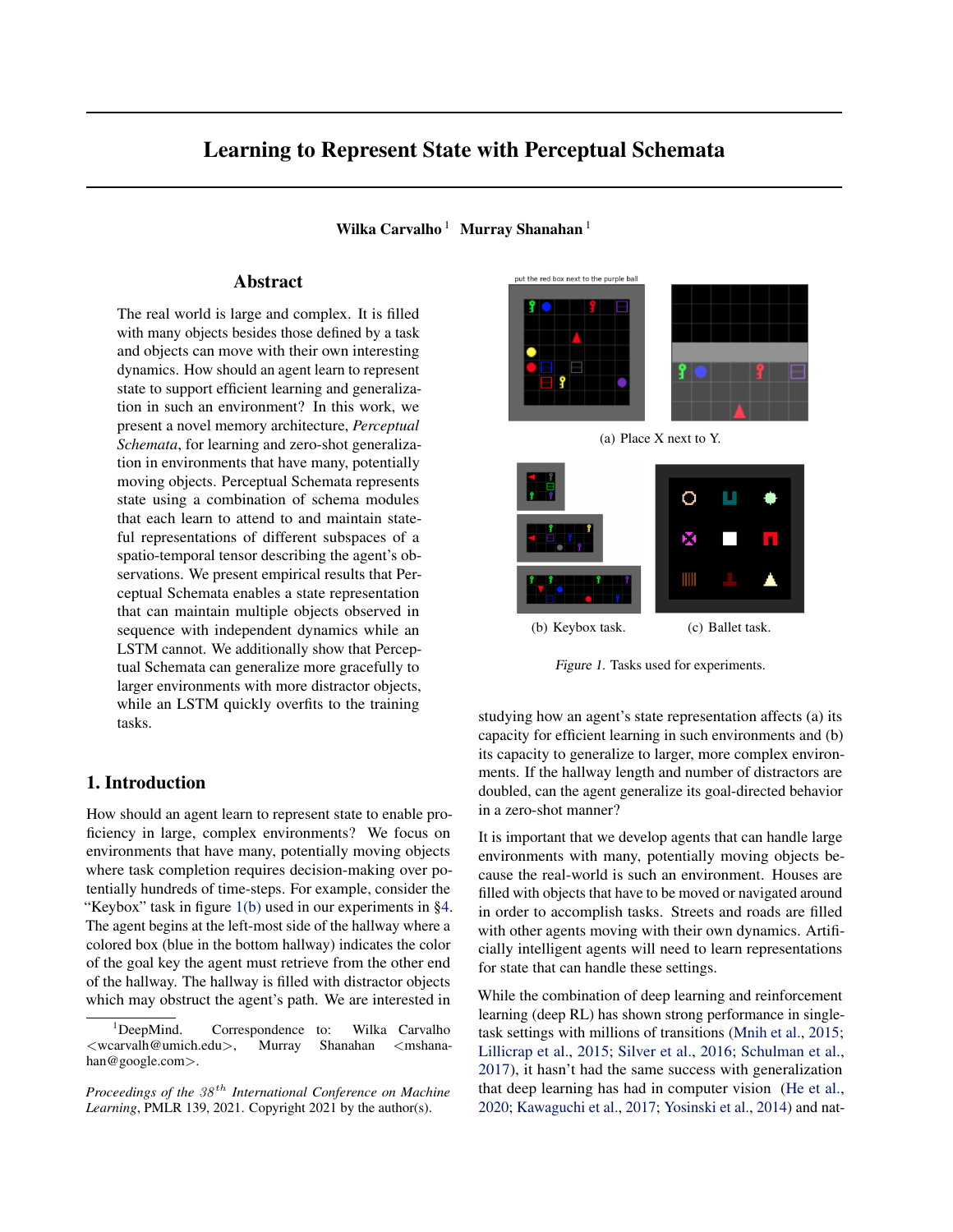ural language processing [\(Ramesh et al.,](#page-7-0) [2021;](#page-7-0) [Devlin et al.,](#page-6-0) [2018\)](#page-6-0). For example, deep RL agents are known to have a hard time generalizing to small task-irrelevant changes to the observation space [\(Cobbe et al.,](#page-6-0) [2019;](#page-6-0) [Kansky et al.,](#page-6-0) [2017;](#page-6-0) [Witty et al.,](#page-7-0) [2018;](#page-7-0) [Farebrother et al.,](#page-6-0) [2018\)](#page-6-0). If simply adding task-irrelevant visual information is challenging, it follows that having larger environments with more taskirrelevant objects to navigate around or move will further challenge a deep RL agent's capacity to generalize.

We hypothesize that one source of this challenge is the canonical choice for representing state: a long-short term memory (LSTM) [\(Hochreiter & Schmidhuber,](#page-6-0) [1997\)](#page-6-0). LSTMs are known to have a recency bias [\(Ravfogel et al.,](#page-7-0) [2019\)](#page-7-0), so it may be hard to maintain sequentially observed object dynamics in state. Additionally, they have shown poor generalization to larger sequences in sequence-tosequence tasks [\(Graves et al.,](#page-6-0) [2014;](#page-6-0) [Lake & Baroni,](#page-7-0) [2018\)](#page-7-0) indicating they may not generalize representations of state to larger, more complex environments than observed during training.

In this work, we present a novel memory architecture, *Perceptual Schemata*, for learning and zero-shot generalization in environments that have many, potentially moving objects. Perceptual Schemata draws inspiration from cognitive science and represents state with a combination (or "as-semblage" [\(Arbib,](#page-6-0) [1992\)](#page-6-0)) of perceptual schemata modules. A schema is a "cognitive structure presenting [an agent's] knowledge about some entity or situation" [\(APA,](#page-6-0) [2020\)](#page-6-0). A perceptual schema defines two sets of parameters–one for determining filtering schema-relevant information from the agent's observation (which we model with attention parameters) and another for maintaining a representation of the relationship of this information to the agent (which we model with recurrent parameters) [\(Minsky,](#page-7-0) [1979;](#page-7-0) [Arbib,](#page-6-0) [1992\)](#page-6-0). In order to learn perceptual schemata that can specialize on arbitrary environment fragments such as stationary objects, moving objects, or sets of objects, each schema learns to attend to subspaces along the feature dimension of a spatio-temporal tensor describing the agent's observation. Different schemata learn to specialize on different aspects of the environment and can be used in tandem to combine an estimate of the environmental state with a seperate representation of the agent's inferred goal.

We study Perceptual Schemata in simple, diagnostic gridworld experiments that test a memory architecture's capacity to learn and generalize when environments are either large, messy and filled with objects, or when they have multiple objects moving with independent dynamics in sequence. We present empirical results showing that Perceptual Schemata can disentangle and maintain in state multiple objects with independent dynamics while an LSTM cannot. We additionally show that Perceptual Schemata can generalize more gracefully to larger environments with more distractor objects, while an LSTM quickly overfits.

### 2. Background

We are concerned with partially observable environments where an agent experiences visual observations  $x_t \in \mathcal{X}$  =  $\mathbb{R}^{H_{\text{image}} \times W_{\text{image}} \times C}$  at time-step t. The agent selects an action  $a_t \in \mathcal{A}$  using a policy  $\pi(a_t|s_t)$ , where  $s_t \in \mathcal{S}$  is the agent state representation that describes its summary of its current situation in the environment or *aleatoric state* [\(Lu et al.,](#page-7-0) [2021\)](#page-7-0). We focus on how to best learn this state representation.

#### 2.1. Prior methods for representing state.

Representing state with a window of observations. Researchers have used a variety of methods to learn staterepresentations. One simple but scalable method is to use a window of the past N observations [\(Mnih et al.,](#page-7-0) [2015;](#page-7-0) [Lillicrap et al.,](#page-7-0) [2015;](#page-7-0) [Parisotto et al.,](#page-7-0) [2020\)](#page-7-0) with a function that processes them in a feedforward manner. Some researchers choose to leverage external memory so that an agent can incorporate arbitrary observations in the past into its state [\(Pritzel et al.,](#page-7-0) [2017;](#page-7-0) [Blundell et al.,](#page-6-0) [2016\)](#page-6-0).

Representing state with a memory architecture. In this work, we focus on the setting where an agent learns an iterative function of state based on a distinct initial state representation  $s_0 \in S$  and the consequently experienced observations and actions [\(Lu et al.,](#page-7-0) [2021\)](#page-7-0). This setting commonly manifests with three main functions: one,  $f$ , for learning features  $z_t \in \mathcal{Z}$  of observations  $x_t$ ; another, g, for using the previous state representation  $s_{t-1}$ , previous action  $a_{t-1}$  and current observation features to compute a representation of state  $s_t \in S$ ; and a third, the policy  $\pi$  from above:

$$
f: \mathcal{X} \to \mathcal{Z} \tag{1}
$$

$$
g: \mathcal{S} \times \mathcal{A} \times \mathcal{Z} \to \mathcal{S} \tag{2}
$$

$$
\pi: \mathcal{S} \to \mathcal{A} \tag{3}
$$

This flavor of deep RL is potentially the most popular and has been quite successful in mastering environments [\(Sorokin et al.,](#page-7-0) [2015;](#page-7-0) [Mirowski et al.,](#page-7-0) [2017;](#page-7-0) [Hessel](#page-6-0) [et al.,](#page-6-0) [2018;](#page-6-0) [Jaderberg et al.,](#page-6-0) [2017;](#page-6-0) [Wang et al.,](#page-7-0) [2017;](#page-7-0) [Sal](#page-7-0)[lab et al.,](#page-7-0) [2017;](#page-7-0) [Heess et al.,](#page-6-0) [2015;](#page-6-0) [Schulman et al.,](#page-7-0) [2017;](#page-7-0) [Vinyals et al.,](#page-7-0) [2019\)](#page-7-0). Coupled with the strong success of neural networks for learning and transfer in computer vision settings [\(Krizhevsky et al.,](#page-7-0) [2012;](#page-7-0) [Yosinski et al.,](#page-7-0) [2014;](#page-7-0) [Kawaguchi et al.,](#page-7-0) [2017;](#page-7-0) [He et al.,](#page-6-0) [2020\)](#page-6-0), we posit that this is an indication that neural networks combined with reinforcement learning can already learn a suitable function  $f$ with good observation features.

A large body of work has found that deep RL agents of-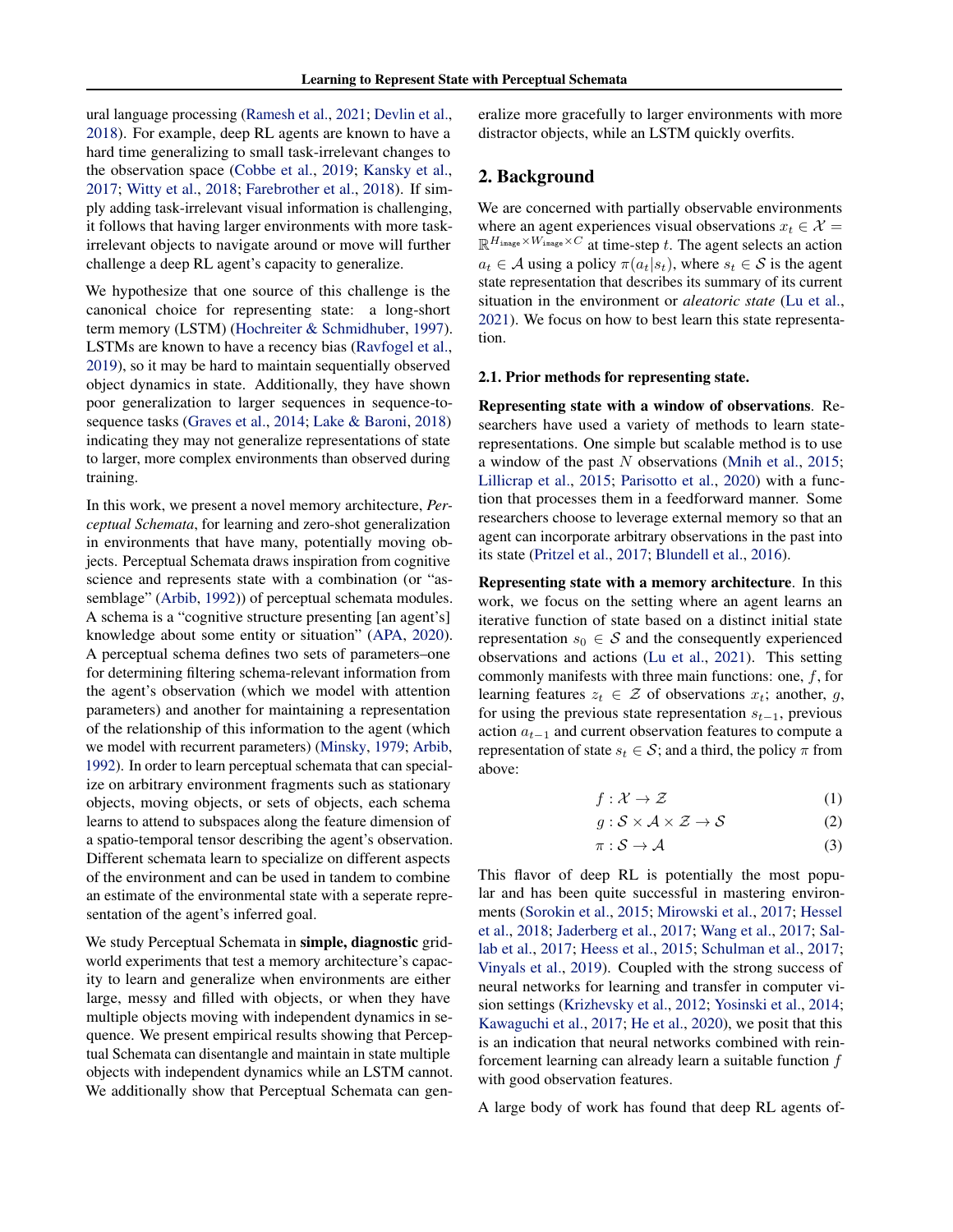<span id="page-2-0"></span>ten fail to *generalize* their policy  $\pi$  to minor variations of the environment [\(Cobbe et al.,](#page-6-0) [2019;](#page-6-0) [Kansky et al.,](#page-6-0) [2017;](#page-6-0) [Witty et al.,](#page-7-0) [2018;](#page-7-0) [Farebrother et al.,](#page-6-0) [2018\)](#page-6-0). We posit that one source of this challenge is that we still have progress to make in learning a  $q$  that maps observation features to a high-level state representation. In particular we argue that part of the problem is the canonical architecture for learning g—a large, unstructured Long Short-Term Memory (LSTM) [\(Hochreiter & Schmidhuber,](#page-6-0) [1997;](#page-6-0) [Shi et al.,](#page-7-0) [2015\)](#page-7-0)— which is known exhibit poor *systematic* generalization [\(Lake & Baroni,](#page-7-0) [2018\)](#page-7-0).

Most similar to Perceptual Schemata are "Recurrent Independent Mechanisms" (RIMS) [\(Goyal et al.,](#page-6-0) [2020b\)](#page-6-0) and "Schema / object-file factorization" (SCOFF) [\(Goyal et al.,](#page-6-0) [2020a\)](#page-6-0). All of these memory architectures learn multiple smaller LSTMs which specialize on aspects of the environment. However, RIMS and SCOFF utilize transformerstyle attention [\(Vaswani et al.,](#page-7-0) [2017\)](#page-7-0) to capture an object as a vector in the spatial grid of a Convolutional Neural Network's output tensor. We opt for a more flexible attention mechanism which can capture environment fragments *across* the spatial grid. SCOFF extends RIMs by decoupling "object-recognition" attention parameters from object-dynamics recurrence parameters—we leave such an extension of our architecture as future work. Additionally, they focus their experiments on showing zero-shot generalization for supervised learning tasks. We focus on zero-shot generalization in a reinforcement learning context where an agent must generalize its policy to larger environments that require action-prediction sequences two, three, and four times longer than observed in training.

### 3. Perceptual Schemata

How can an agent discover perceptual schemata? We opine that the power and beauty of deep RL is its ability to find solutions unimagined by the thoughtful and clever AI researcher. With that in mind, we develop the inductive biases for discovering perceptual schemata such that they offer a neural network maximum flexibility to decompose its representation of the environment as is most useful for the given task.

Choice of f and  $\pi$ . As is common in vision settings, we use a convolutional neural network (CNN) as our function f for obtaining visual features  $Z_t = \text{CNN}(x_t)$  where  $Z_t \in$  $\mathbb{R}^{H_z \times W_z \times D_z}$ . For  $\pi$ , we choose another standard choice a multilayer perceptron (MLP) that outputs a categorical distribution over actions. We now focus our attention on a suitable choice of q.



Figure 2. Architecture. To avoid clutter, we do not show message passing between schemata.

#### 3.1. Choice of  $q$  for representing state

Learning spatio-temporal features. We first observe that  $Z_t$  is impoverished in that it doesn't capture features that describe local spatial dynamics. We can obtain a representation that captures this by employing a convolutional LSTM [\(Shi et al.,](#page-7-0) [2015\)](#page-7-0):  $Z_t^{\text{dyn}} = \text{ConvLSTM}(Z_t, Z_{t-1}^{\text{dyn}})$ . With this, we have a tensor  $Z_t^{\text{dyn}} \in \mathbb{R}^{H_z \times W_z \times D_z}$  describing the expression of features  $Z_{t,h,w}^{\text{dyn}}$  and their temporal dynamics over a spatial grid of size  $H_z \times W_z$ .

Prior work has show that in simple environments, a neural network can learn to associate high-level objects with individual features  $Z_{t,h,w,j}^{\text{dyn}}$  [\(Kipf et al.,](#page-7-0) [2019\)](#page-7-0). However, in more complex environments, it may be suboptimal to use a single feature to describe a single object. An architecture may instead learn a *distributed* representation where different objects share features [\(Greff et al.,](#page-6-0) [2020\)](#page-6-0). If  $Z_t^{\text{dyn}}$ captures information about task-relevant fragments of the environment — objects, sets of objects, etc. — but uses distributed representations, then what is represented by a particular vector  $Z_{t,h,w}^{\text{dyn}}$  is **ambiguous** [\(Greff et al.,](#page-6-0) [2020\)](#page-6-0). In this work, we argue that we can improve zero-shot generalization if schemata can learn to disambiguate their envi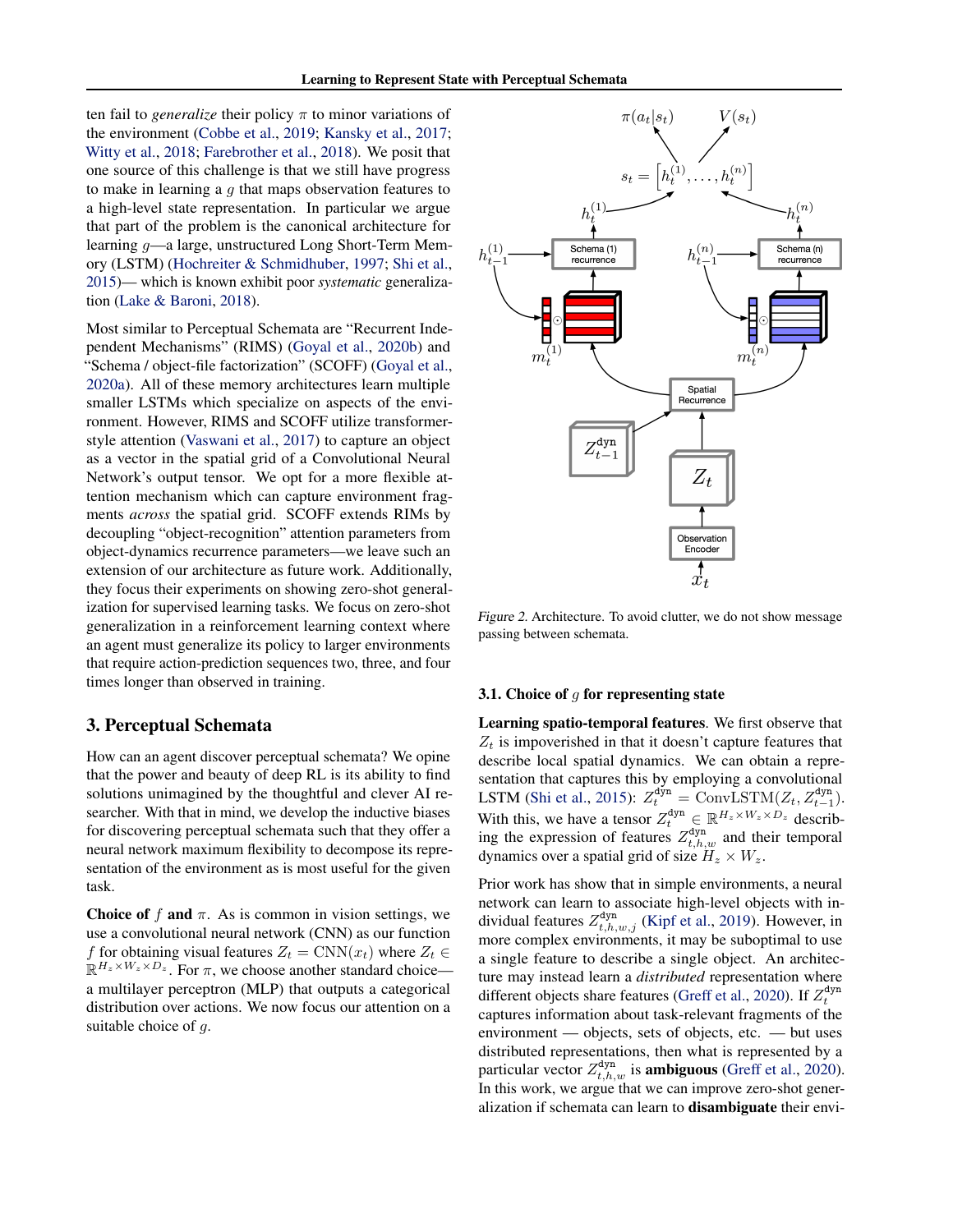<span id="page-3-0"></span>ronment fragment's contribution to the feature dimensions the fragment is represented over. We hypothesize that this will enable them to be recognized and integrated into "state" in novel ecological situations.

Learning to attend to environment fragments using feature subspaces. In this work we choose to learn  $n$  schemata with a collection of LSTMs,  $\{ \text{LSTM}_{\theta_i} \}_{i=1}^n$ . Our key insight is that we can enable schemata to leverage disentangled representations of environment fragments by having them learn to attend to feature subspaces. We achieve this by having schema *i* obtain its input  $v_t^{(i)}$  using a mask  $m_t^{(i)}$  over features  $Z_t^{\text{dyn}}$ . Practically, we found it useful to project the features before and after masking using shared parameters as in [\(Hu et al.,](#page-6-0) [2018;](#page-6-0) [Andreas et al.,](#page-6-0) [2016\)](#page-6-0). This forces each schema to use a shared representation for representing their attention input [\(Greff et al.,](#page-6-0) [2020\)](#page-6-0). Schema  $i$  uses its state from the previous time-step  $h_{t-1}^{(i)}$  to query for its input as follows:

$$
m_t^{(i)} = \sigma(W_i^m h_{t-1}^{(i)})
$$
\n(4)

$$
v_t^{(i)} = \text{conv}_2\left(\text{conv}_1(Z_t^{\text{dyn}}) \odot m_t^{(i)}\right) \tag{5}
$$

where  $m_t^{(i)} \in \mathbb{R}^{D_m}$ ,  $v_t^{(i)} \in \mathbb{R}^{H_z \times W_z \times D_m}$ ,  $\sigma$  is a sigmoid function, and conv is a convolutional layer. By using a subspace of  $Z_t^{\text{dyn}}$  expressed over the  $H_z \times W_z$  grid, this allows schemata to capture either coarse or granular decompositions of the environment: i.e. objects, sets of objects, etc. Additionally, using feature subspaces allows schemata to overlap as needed across spatial dimensions, temporal dimensions, or feature dimensions. Importantly, this allows for the task-signal (i.e. reward signal) to drive how perception is decomposed.

Learning Perceptual Schemata. We now arrive at our update rule. Before each feature update, each schema gathers information from other schemata with a round of message-passing using transformer-style attention [\(Vaswani](#page-7-0) [et al.,](#page-7-0) [2017\)](#page-7-0). This allows the schemata to coordinate and share information<sup>1</sup>. Using independent parameters, each schema treats its previous hidden-state and action as a query  $q_t = \left[ h_{t-1}^{(i)}, a_{t-1} \right] W_i^q \in \mathbb{R}^{1 \times D_m}$ . We create matrix from all previous hidden-state  $H_{t-1} = \left[ h_{t-1}^{(i)} \right]$ i to obtain keys and values  $K_t = H_{t-1} W_i^k \in \mathbb{R}^{n \times D_m^k}$ ,  $V_t = H_{t-1} \dot{W}_i^v \in \mathbb{R}^{n \times D_m}$ . The full update for schema

i is

$$
h_{t-1}^{\text{message},(i)} = \text{softmax}\left(\frac{q_t K_t^{\top}}{\sqrt{D_m}}\right) V_t
$$
\n
$$
h_t^{(i)} = \text{LSTM}_{\theta_i}([v_t^{(i)}, h_{t-1}^{\text{message}, (i)}, h_{t-1}^{(i)}, a_{t-1}])
$$
\n(7)

We summarize the parameters for schema  $i$  below:

$$
W_i^m
$$
: subspace parameters  

$$
\theta_i
$$
: update parameters

$$
(\boldsymbol{W}^{q}_i, \boldsymbol{W}^{k}_i, \boldsymbol{W}^{v}_i)
$$
 : messaging passing parameters

As a simple first step, we represent state as the concatenation of all schemata-states:

$$
s_t = [h_t^{(1)}, \dots, h_t^{(n)}],\tag{8}
$$

and use this to compute reinforcement learning quantities such as the value-function  $V(s_t)$  and policy  $\pi(a_t|s_t)$ . We present a full schematic of our architecture in figure [2.](#page-2-0)

### 4. Experiments

In this section, we study the following questions:

- 1. Can Perceptual Schemata disentangle and maintain multiple objects with distinct dynamics in state?
- 2. Is Perceptual Schemata robust to an increasing number of distractor objects?
- 3. Can Perceptual Schemata generalize goal-oriented behaviors to longer horizons than trained on?
- 4. Does Perceptual Schemata maintain its generalization capacity as the number of distractor objects increases?

Disentangling multiple objects with distinct dynamics. We study this question with the "ballet" gridworld [\(Lampinen et al.,](#page-7-0) [2021\)](#page-7-0) in Figure [1\(c\).](#page-0-0) The agent is a white square in the middle of the grid. Each other object corresponds to a "ballet-dancer" which moves in a distinct pattern for 16 time-steps. Afterwards, there is a pause of 48 time-steps and another ballet-dancer "dances". Once all ballet-dancers have gone, the agent is given a language instruction—e.g., "go to the spinning ballet-dancer" and it must go to the correct ballet-dancer. The agent gets a reward of 1 if chooses the correct dancer, and 0 otherwise. All shapes and colors are randomized making the dynamics the only feature that indicates the task-object. For recurrent memories, this task tests a memory's ability to maintain *separate, independent* dynamics in an agent's state-representation. A poorly performing agent will obtain chance performance, which corresponds to  $1/m$ , where m

<sup>&</sup>lt;sup>1</sup>We note that employing message-passing might have a similar utility to having a posterior likelihood model in a dynamics Bayesian network where each factor is conditioned on all factors in the previous time-step.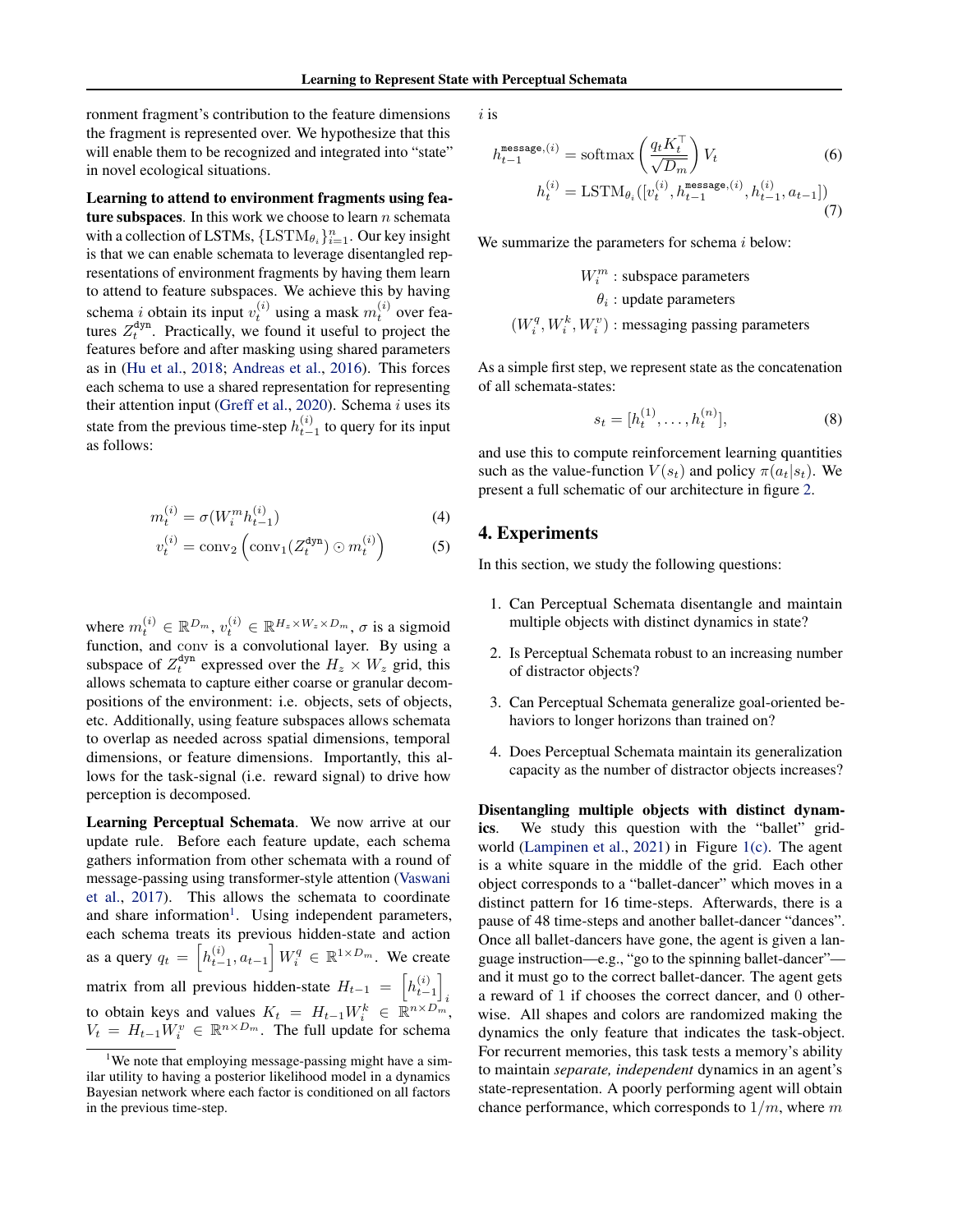is the number of ballet-dancer's in the environment. We use this to test whether a memory architecture can disentangle multiple distinct dynamics and maintain them in a state representation.



Figure 3. Performance on the Ballet task (5 runs).

We present results in figure 3. We compare Perceptual Schemata against an LSTM with the same number of parameters and a two-layer RNN, where the first layer is a Convolutional LSTM and the second layer is an LSTM. We treat this experiment as an ablation because without our attention and structure within state, we are equivalent to a 2-layer RNN that uses a Convolutional LSTM and LSTM. Interestingly, we find that with only 2 ballet-dancers (figure 3, left), neither baseline goes above chance performance. While both baselines can certainly learn to model the dynamics, they seem less capable of *retaining* this information in memory, even when required so by the task.

This result should elicit pause for deep RL researchers and practitioners since LSTMs are a standard choice when learning a state-representation. This lack of "long-term" recall is a known problem in the community and has led to a rise in interest in alternative methods for representing state with better recall capacities, such as transformers [\(Parisotto et al.,](#page-7-0) [2020\)](#page-7-0). Fortunately, we show that at least this aspect of the recall challenge can be easily mitigated with our inductive bias for attending to subspaces of spatio-temporal features.

Robustness to distractors. We study this question with a simple task of "Place  $X$  next to  $Y$ " in the BabyAI gridworld [\(Chevalier-Boisvert et al.,](#page-6-0) [2019\)](#page-6-0) Figure [1\(a\).](#page-0-0) The agent is a red triangle. Other objects can be squares, boxes or circles and they can take on 7 colors. The agent receives a partial, egocentric observation of the environment ( Figure  $1(a)$ , right) and is given a synthetic language instruction. The agent gets a reward of 1 if chooses the correct dancer, and 0 otherwise. This task should not be challenging. However, as the number of distractors increases, the likelihood a distractor is either (a) confounding with the task objects or (b) blocks/confuses the agent also increases. We study how agent performance on this task deteriorates for  $\{5, 7, 9\}$ distractor objects. As the number of objects increases, the number of environment configurations of objects increases (at least for the level of sparsity we study) inducing different

available dynamics for the agent.



Figure 4. Performance Place  $X$  next to  $Y$ .

We present results in figure 4. On the left we present results for the hardest setting: 9 distractors. On the right, we present the maximum success rate (and corresponding standard error) achieved by each method for each distractor setting. We compare our method to an LSTM paired with gated-attention [\(Chaplot et al.,](#page-6-0) [2018\)](#page-6-0) which has proven effective for navigating to objects described in language instructions. We note that both memories get about the same performance when there are 5 distractors. However, an LSTM with gated-attention degrades signifcantly in performance for 7 and 9 distractors. We conjecture that our Perceptual Schemata can better focus on task-objects and handle the various "situations" the agent faces as a result of different distractor configurations (e.g. being blocked by objects, or having to navigate around objects).

#### Generalizing to larger environments.

For this experiment, we create the multi-level "keybox" environment depicted in figure [1\(b\).](#page-0-0) The first level begins with an agent in a room that has a box, a key of the same color, and 2 distractor objects (either a ball of any color or keys of other colors). The agent's task is to bring the key of the same color to the box. Each time the agent succeeds, it is teleported into a larger hallway and gets a reward of  $n/n_{\text{max}}$ where  $n_{\text{max}}$  is the maximum level the agent can complete. We set  $n_{\text{max}} = 10$ . Hallways are divided into units of length  $\approx$  l + 1 where l is the height of the hallway. In level n, the agent is in a hallway of length  $\approx n(l+1)$  with 2n distractors. We call each successive room a "level". The agent has  $50n$  time-steps to complete a level and may fail by timing out. Assuming the agent has completed up to level  $n_{\text{done}}$ , once it fails, the agent restarts to level  $n \in [1, n_{\text{done}}]$ . The box is always on the leftmost side of the hallway and the key is always on the rightmost side. The agent maximizes reward by achieving levels with increasingly long hallways. Thus, this task is a test of **memory** as it requires the agent learn to remember the color of the box for increasingly long time-horizons. The distractors pose an additional challenge of either obstructing or blocking paths. They have to be incorporated into the state-representation so they can be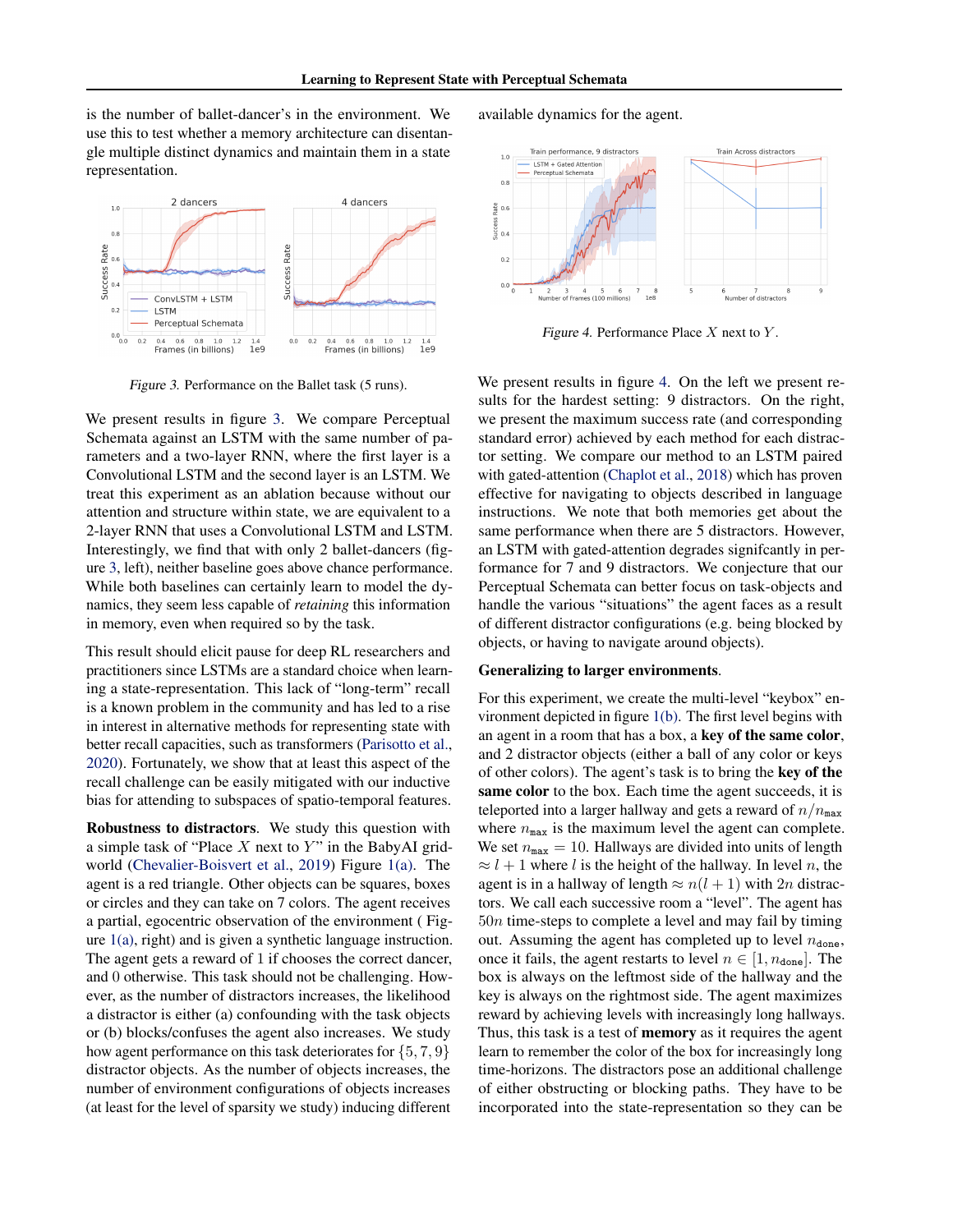Learning to Represent State with Perceptual Schemata



(b) Performance on harder version of Keybox task where hallways are longer and there's a higher density of distractors.

Figure 5. Performance on Keybox task.

used to predict actions, but they can't overwrite the goal information obtained from the box. We note that the agent's memory isn't erased with each hallway unless it fails. We set the unit length  $l = 3$ , resulting in a maximum hallway length  $\approx 40$ .

We present results in the top-panel of figure  $5(a)$ . On the top-left, we present train results. An LSTM was able to get the highest level slightly more quickly than Perceptual Schemata. On the next 3 panels, we see evaluation of both architectures over the course of training for levels {20, 30, 40}. We see that an LSTM quickly overfits to shorter levels. Its performance never gets above 50% for level 20 or above 20% for level 30. We see that Perceptual Schemata is able to continue to improve on held-out evaluation levels, reach  $\approx 80\%$  for level 20,  $\approx 50\%$  for level 30, and  $\approx 25\%$  for level 40.

Why might Perceptual Schemata achieve such a performance gap? Our structured state and attention allow it to separately store fragments of the environment like the box color. We saw in the Ballet-dancer task that Perceptual Schemata can retain task-relevant features in state even after observing other features. This may help it successfully incorporate distractor information into state to react appropriately while mitigating the loss of the other important task information such as the box color.

Maintaining distractor robustness when generalizing to larger environments. In this experiment we study the degree to which Perceptual Schemata maintains its generalization performance when we increase the unit-length of the hallway to  $l = 5$  and increase the number of distractors per unit to  $n = 4$ . This leads to longer hallways with more distractors. We hypothesize this makes the task harder to learn. Some evidence of this is that we saw very slow learning unless we used a stricter learning curriculum where the agent always starts an episode on level 1 (as opposed to a randomly completed level). This leads the agent to obtain more training data with easier tasks.

We present results in the bottom panel of figure 5. While the maximum level is 10, neither agent achieves beyond level 7, which corresponds to a hallway of length  $\approx 42$  which is roughly the same as the maximum length of 40 in the easier setting. Despite reaching the same hallway length, we see that an LSTM has *considerably worse* generalization, achieving less than 20% success rate for any of these settings. We find that the distractor robustness observed for *training* in the Place X next to Y task was able to transfer towards *generalization robustness* for this task. Perceptual Schemata is able to achieve about 80% on level 20 and 45%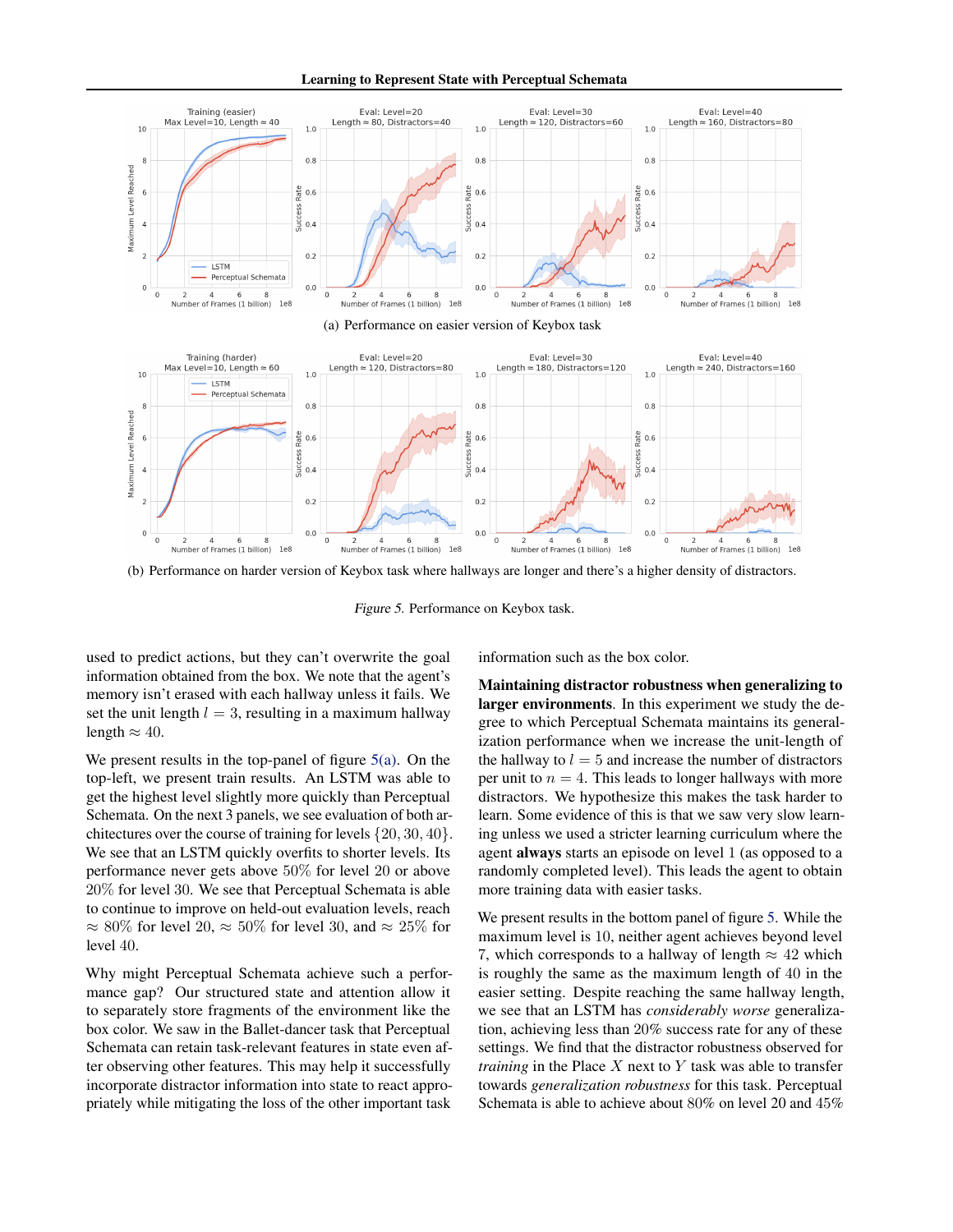<span id="page-6-0"></span>on level 30.

## 5. Conclusion

We have presented Perceptual Schemata, a novel recurrent neural network architecture for learning to decompose an agents perception as useful for the task at hand. We present empirical results showing that it can disentangle multiple objects with distinct dynamics and maintain them seperately in memory for later recollection. Perhaps our most striking result is that the *capacity for robustness to distractors* observed for Place X next to Y during training was able to transfer over as a capacity for robustness to distractors during generalization to larger environments. We find these to be compelling initial findings indicating that memory architectures for modelling fragments of the environment—that Perceptual Schemata—are interesting tools to do research on when trying to learn state representations for efficient learning and generalization.

# References

- Andreas, J., Rohrbach, M., Darrell, T., and Klein, D. Neural module networks. In *Proceedings of the IEEE conference on computer vision and pattern recognition*, pp. 39–48, 2016.
- APA. Schema, 2020. URL [https://dictionary.](https://dictionary.apa.org/schema) [apa.org/schema](https://dictionary.apa.org/schema).
- Arbib, M. A. Schema theory. *The encyclopedia of artificial intelligence*, 2:1427–1443, 1992.
- Blundell, C., Uria, B., Pritzel, A., Li, Y., Ruderman, A., Leibo, J. Z., Rae, J. W., Wierstra, D., and Hassabis, D. Model-free episodic control. *ArXiv*, abs/1606.04460, 2016.
- Chaplot, D. S., Sathyendra, K. M., Pasumarthi, R. K., Rajagopal, D., and Salakhutdinov, R. Gated-attention architectures for task-oriented language grounding. In *Proceedings of the AAAI Conference on Artificial Intelligence*, 2018.
- Chevalier-Boisvert, M., Bahdanau, D., Lahlou, S., Willems, L., Saharia, C., Nguyen, T. H., and Bengio, Y. BabyAI: First steps towards grounded language learning with a human in the loop. In *International Conference on Learning Representations*, 2019. URL [https://openreview.](https://openreview.net/forum?id=rJeXCo0cYX) [net/forum?id=rJeXCo0cYX](https://openreview.net/forum?id=rJeXCo0cYX).
- Cobbe, K., Klimov, O., Hesse, C., Kim, T., and Schulman, J. Quantifying generalization in reinforcement learning. In *International Conference on Machine Learning*, pp. 1282–1289. PMLR, 2019.
- Devlin, J., Chang, M.-W., Lee, K., and Toutanova, K. Bert: Pre-training of deep bidirectional transformers for language understanding. *arXiv preprint arXiv:1810.04805*, 2018.
- Farebrother, J., Machado, M. C., and Bowling, M. Generalization and regularization in dqn. *arXiv preprint arXiv:1810.00123*, 2018.
- Goyal, A., Lamb, A., Gampa, P., Beaudoin, P., Levine, S., Blundell, C., Bengio, Y., and Mozer, M. Object files and schemata: Factorizing declarative and procedural knowledge in dynamical systems. *arXiv preprint arXiv:2006.16225*, 2020a.
- Goyal, A., Lamb, A., Hoffmann, J., Sodhani, S., Levine, S., Bengio, Y., and Schölkopf, B. Recurrent independent mechanisms. *ICLR*, 2020b.
- Graves, A., Wayne, G., and Danihelka, I. Neural turing machines. *arXiv preprint arXiv:1410.5401*, 2014.
- Greff, K., van Steenkiste, S., and Schmidhuber, J. On the binding problem in artificial neural networks. *arXiv preprint arXiv:2012.05208*, 2020.
- He, K., Fan, H., Wu, Y., Xie, S., and Girshick, R. Momentum contrast for unsupervised visual representation learning. In *Proceedings of the IEEE/CVF Conference on Computer Vision and Pattern Recognition*, pp. 9729– 9738, 2020.
- Heess, N., Hunt, J. J., Lillicrap, T. P., and Silver, D. Memorybased control with recurrent neural networks. *arXiv preprint arXiv:1512.04455*, 2015.
- Hessel, M., Modayil, J., Hasselt, H. V., Schaul, T., Ostrovski, G., Dabney, W., Horgan, D., Piot, B., Azar, M. G., and Silver, D. Rainbow: Combining improvements in deep reinforcement learning. In *AAAI*, 2018.
- Hochreiter, S. and Schmidhuber, J. Long short-term memory. *Neural computation*, 9(8):1735–1780, 1997.
- Hu, J., Shen, L., and Sun, G. Squeeze-and-excitation networks. In *Proceedings of the IEEE conference on computer vision and pattern recognition*, pp. 7132–7141, 2018.
- Jaderberg, M., Mnih, V., Czarnecki, W., Schaul, T., Leibo, J. Z., Silver, D., and Kavukcuoglu, K. Reinforcement learning with unsupervised auxiliary tasks. *ArXiv*, abs/1611.05397, 2017.
- Kansky, K., Silver, T., Mély, D. A., Eldawy, M., Lázaro-Gredilla, M., Lou, X., Dorfman, N., Sidor, S., Phoenix, S., and George, D. Schema networks: Zero-shot transfer with a generative causal model of intuitive physics. In